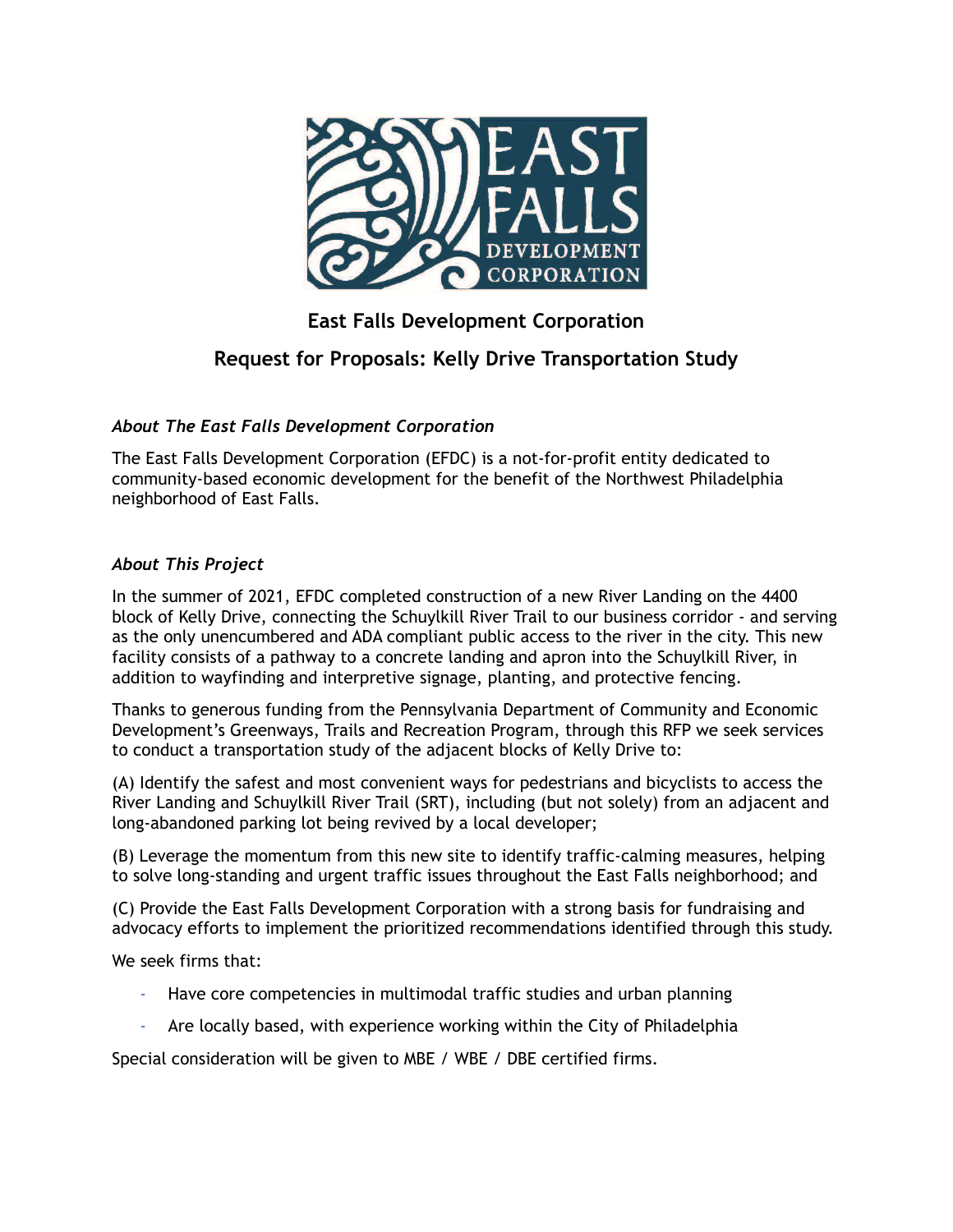## *Scope of Services*

Services conducted by the selected firm will include the following.

Section A: Existing conditions

- Document current volumes, speeds and pathways for vehicles, pedestrians and cyclists within the study area and how they access Kelly Drive and the Schuylkill River Trail (see reference map)
- Review proposed and under construction development plans
- Crash analysis to identify hot-spots and areas of concern, with a priority on fatal and serious injury crashes
- Accessibility analysis for pedestrians and bicyclists, as well as visitors to the River Landing and Parkland with recreational gear (kayaks, canoes, etc)
- Develop assumptions for future pedestrian and cyclist demand
- Identify currently used crossings or future crossings based on development plans for the area, including but not limited to:
	- o Underneath the Twin Bridges (4100 Kelly)
	- o Kelly and Calumet
	- o Kelly and Midvale
	- o Along River Road

Section B: Recommendations for safe pedestrian/bicycle crossings and overall traffic calming

- Convene working group comprised of EFDC, PennDOT, Philadelphia Streets Department, OTIS, Philadelphia Parks and Recreation as well as other identified stakeholders
- Develop recommendations for safe pedestrian/bicycle crossings and overall traffic calming
	- $\circ$  Recommendations will need to be reviewed and approved by the working group
	- o 1-2 rounds of revision anticipated
- Develop final recommendations plan with the following elements
	- o Maps, diagrams, and plans for proposed improvements
	- o Cost estimates for proposed improvements based on recent bid prices
	- o Priorities and phasing for proposed improvements
	- $\circ$  An analysis of feasibility (including permits and permissions needed for each proposed improvement)

#### *Neighborhood Maps*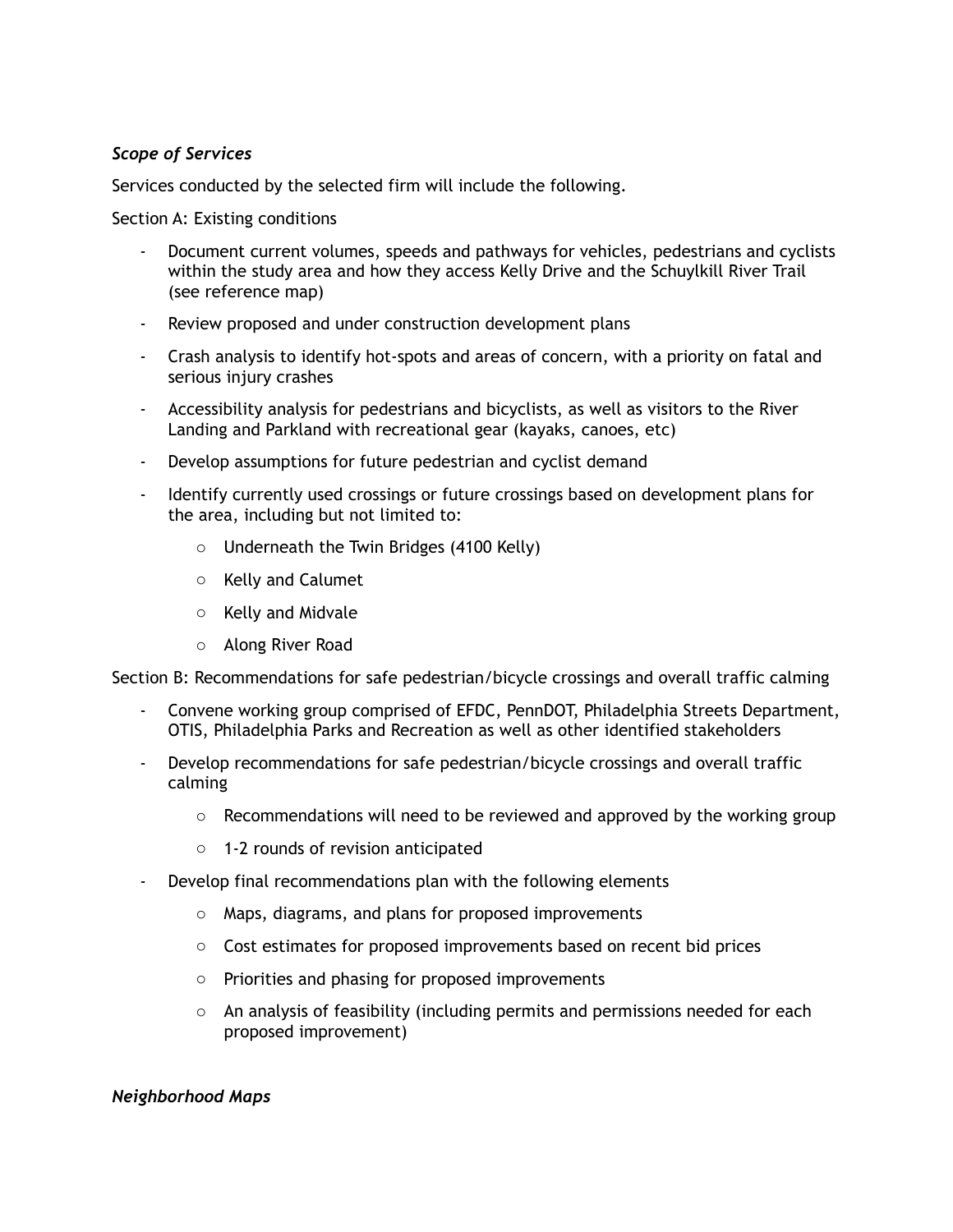## *Project Site Map*



```
Major Roadways Base Map
```


**Proposal Materials**